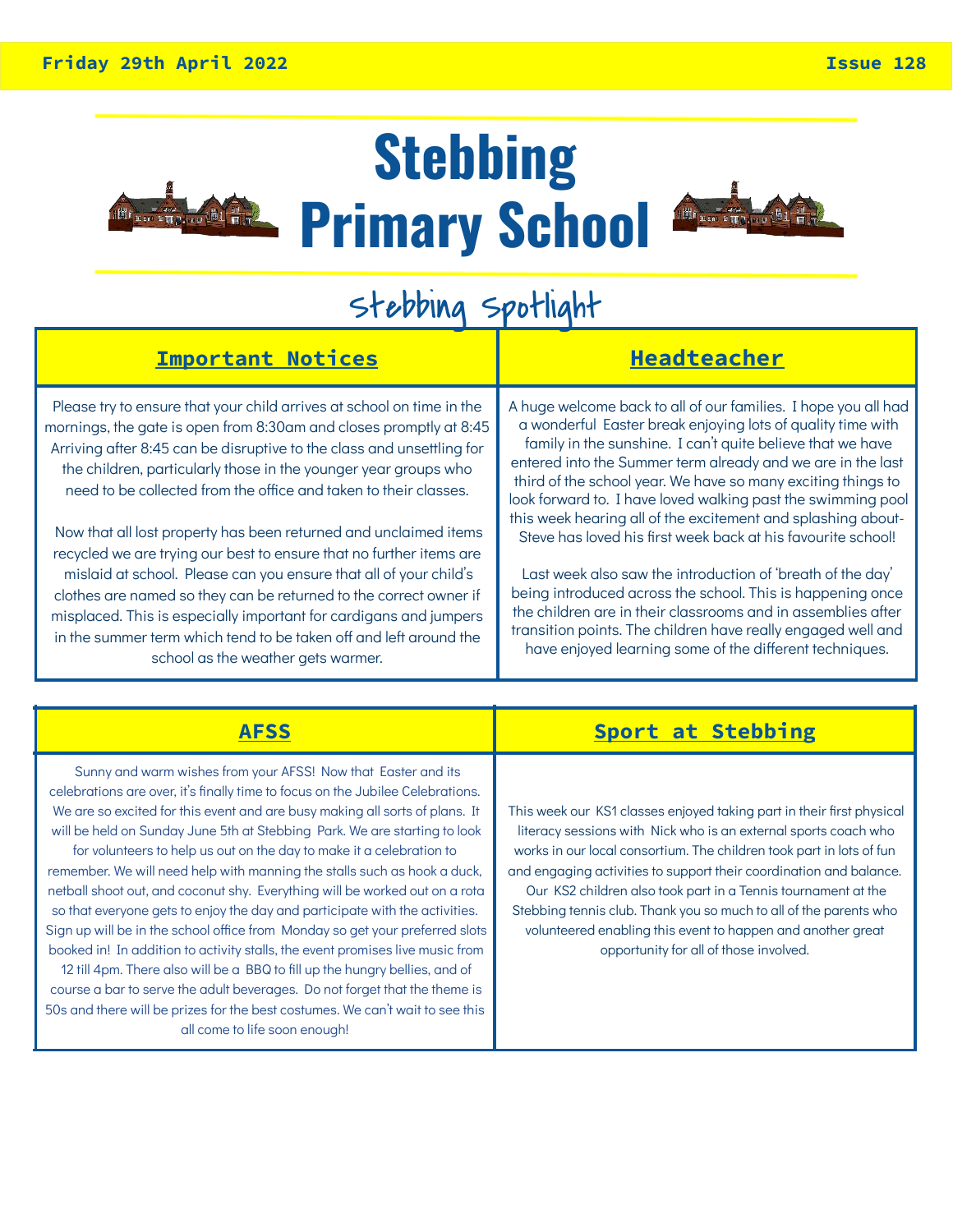## Awards

|                    | Friday 22nd April                                   | Friday 29th April                |
|--------------------|-----------------------------------------------------|----------------------------------|
| <b>Wrens</b>       | Fifi Morris & Jake Rodell<br>Ethan Bond & Zoe Major |                                  |
| Robins             | Isabelle Clayden & Bella Dawson                     | Millie Patch & Elijah Sandom     |
| <b>Kingfishers</b> | Louis Shaddock and Hunter Clark Smith               | Mia Putley & Lottie Wright       |
| <b>Woodpeckers</b> | Lucia Sando & Emilee Atkins                         | Zachary Cohen & Elliot Hogg      |
| Kestrels           | Brody Kiberd & Amelie Hiskey                        | Lia Campbell & Saskia Brown      |
| <b>Ospreys</b>     | Emil Mannisto & Brayden Young                       | Archie Smith & Arthur Knight     |
| Owls               | Aeryn & Freya Blaith                                | Lola-Rai Chandler & Edward Carey |

|                    | <b>Presentation Award Winners</b> |                        |  |
|--------------------|-----------------------------------|------------------------|--|
| <b>Wrens</b>       | Nicole Nelson                     |                        |  |
| Robins             | <b>Rafael Roye</b>                |                        |  |
| <b>Kingfishers</b> | Julia Morton                      |                        |  |
| <b>Woodpeckers</b> |                                   | Ji Bucknell            |  |
| <b>Kestrels</b>    |                                   | <b>Finley Shepherd</b> |  |
| <b>Ospreys</b>     |                                   | <b>Hollie Reeve</b>    |  |
| Owls               |                                   | Lacey Raye             |  |

| <b>Date</b> | Rockstars<br>TT.<br>% of active<br>players                                                        | Spelling<br><b>Shed</b> | Maths Shed | Year 6<br><b>Award</b> | <b>Attendance</b><br><b>Award</b> | Lunchtime<br><b>Award</b>                                 |
|-------------|---------------------------------------------------------------------------------------------------|-------------------------|------------|------------------------|-----------------------------------|-----------------------------------------------------------|
| 22.04.22    | Woodpeckers 23%<br><b>Owls 10%</b><br>Kingfishers 10%<br>Kestrels 4%<br>Ospreys 4%                |                         |            | <b>Kestrels</b>        | <b>Robins</b>                     | Ji Bucknell<br>For his amazing<br>manners                 |
| 29.04.22    | Ospreys 54%<br><b>Owls 20%</b><br>Kestrels 17%<br>Robins 16%<br>Kingfishers 10%<br>Woodpeckers 8% | <b>Robins</b>           |            | Wrens                  | <b>Kestrels</b>                   | <b>Isabelle Perry</b><br>For helping in<br>the lunch hall |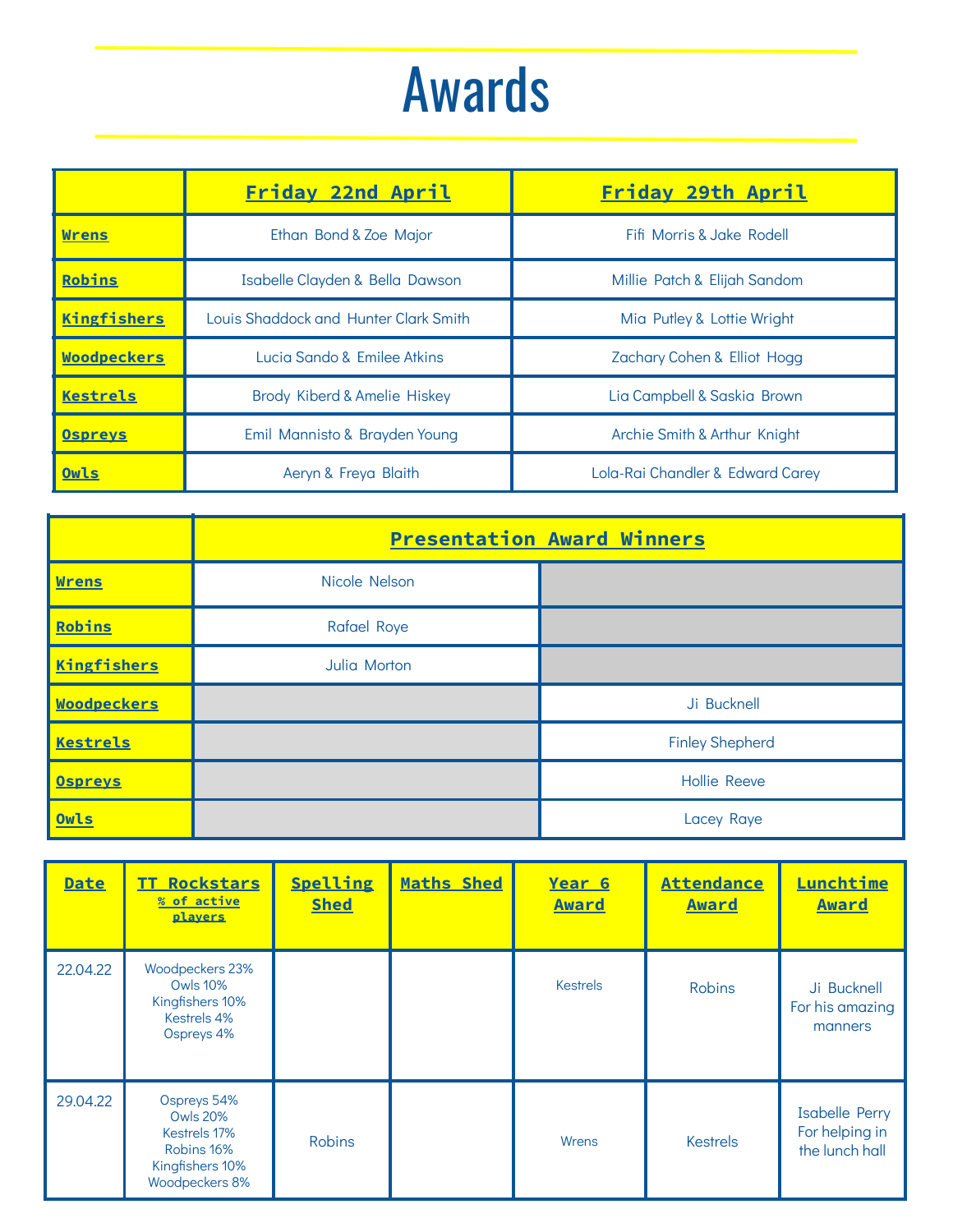

|                        | Dojo Award Winners                        |                                     |                    | Dojo Points Winners     |                                          |
|------------------------|-------------------------------------------|-------------------------------------|--------------------|-------------------------|------------------------------------------|
| Being<br>Helpful       | <b>Annabelle Cole</b><br>Owls             | Amelia Magat<br><b>Kestrels</b>     | <b>Wrens</b>       | Louie Gormer            | <b>Holly Roach</b>                       |
| Being<br>Kind          | <b>Millie Patch</b><br><b>Robins</b>      | <b>Charlie Barbrook</b><br>Wrens    | Robins             | <b>Isabelle Clayden</b> | Sophia Wigmore                           |
| Good<br><b>Manners</b> | Louie Perry<br>Wrens                      | <b>Ronnie Lucas</b>                 | <b>Kingfishers</b> | Archie Philp            | Lottie and Rose                          |
| .istening              | Archie Philp<br>Kingfishers               | Kai Baldock<br>Ospreys              | <b>Woodpeckers</b> | Phoebe Haddad           | <b>Ethan Thorp</b>                       |
| Perseverance           | <b>Florence Edwards</b><br>Woodpeckers    | <b>Amelia Walker</b><br>Kingfishers | <b>Kestrels</b>    | Frankie Klimkie         | Lia Campbell                             |
| Teamwork               | Shae Baldock &<br><b>Isabella Arnett</b>  | <b>Robins Class</b>                 | <b>Ospreys</b>     | Kai Baldock             | <b>Freddie Chandler</b>                  |
| Working<br><b>Hard</b> | <b>Grace Greenwood</b><br><b>Kestrels</b> | Ava Nash<br>Woodpeckers             | Owls               | Freddie Munson          | <b>Callum Walker &amp;</b><br>Milo Magat |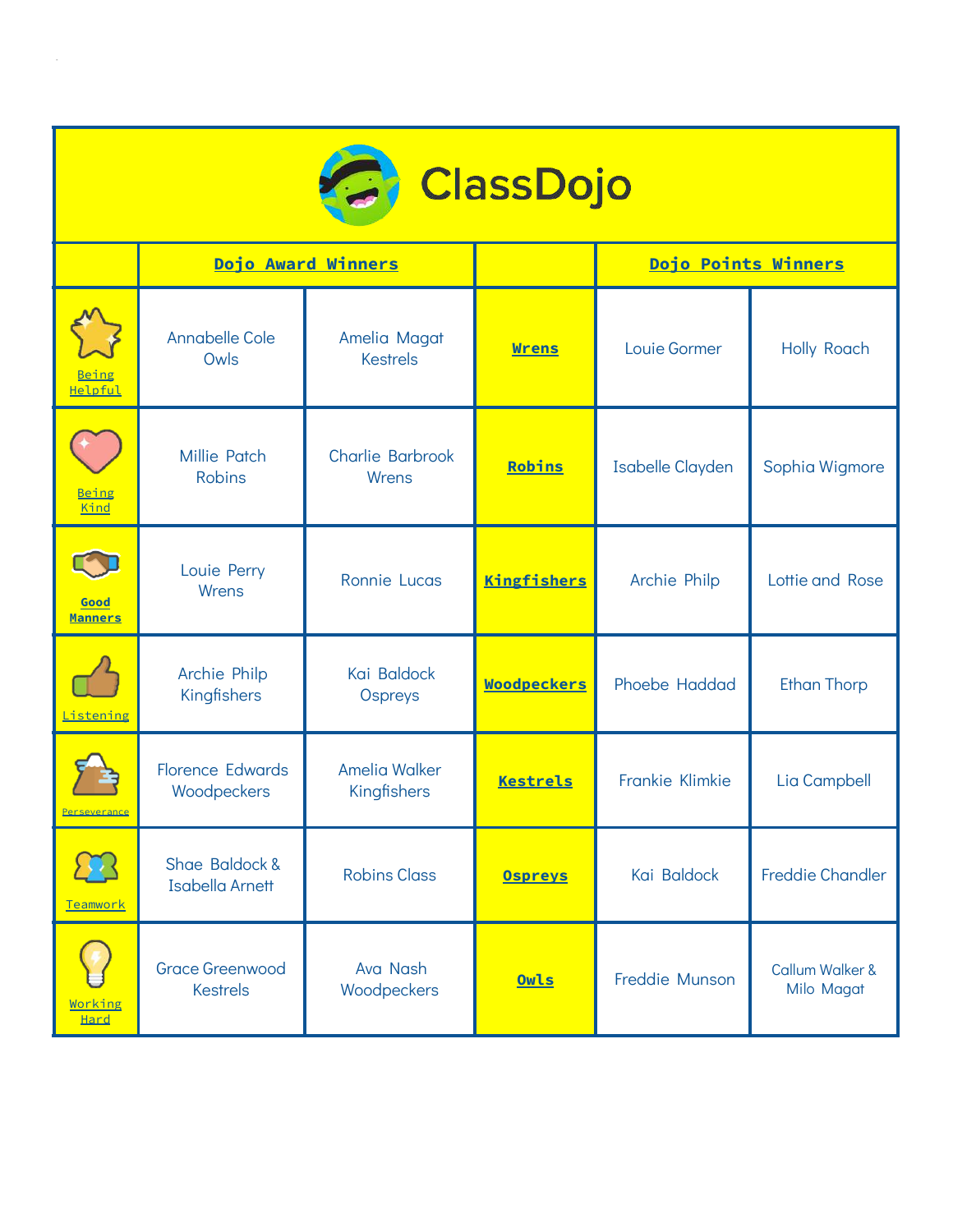## Class Information

### Wrens



We have had a super busy, fun time in Wrens, learning the story of A Squash and A Squeeze by Julia Donaldson. We have created actions to help us to remember the story and have been writing about our favourite part, applying the Phonics that we have learnt. For our Understanding the World knowledge, we have also been learning about animal life cycles, learning about the life of a chick from egg to fully grown adult hen or rooster. As it is presently Ramadan, we have also been learning about this important event for Muslims here and around the World, making Happy Eid cards. We have also started our swimming lessons with Steve so are keeping our brains and bodies super active!

## Robins



This week Robins wanted to tell you themselves about their learning and what they have enjoyed… "We did RE. We saw (in a story) how God made the Earth and how he did on those different days. He made some trees, sea animals, He made the moon and the sun, and the people. He made the animals. He put some water in the sky and put some in the land and He put Heaven in between. For when the new kids come in we have to tell them what to do (We've written instructions, in English lessons, about what to do in the dinner hall when we get our lunches). In ELS phonics we've reviewed some sounds. We've sound-talked some words. We read 'Molly's New Toy'. We found compound words; it is a word and another word put together. We did Topic and we drew Peter Rabbit. We sang a Bumble bee song and 'Wave your hands in the air with Percy' in Maths to count in twos. The Bee song goes like this.. 'Are your pom poms bigger than mine?' "

## **Kingfishers**



t

We have had a very busy, fun 2 weeks back in Kingfishers. In Maths we have been consolidating multiplication and exploring division, as well as going over past learning in short, regular bursts every morning and some afternoons. In English and Science we are learning about the key parts and needs of plants and the children have been getting hands on with their learning and it has been wonderful witnessing how interested and eager they are to discover more about nature. In DT Kingfishers designed, built and created their own cars and spent the afternoon testing their car's capabilities.. They converted CM to M in order to measure the length that each car travelled. It was lovely to see how well they worked together in their small teams and the encouragement they

gave one another. Kingfishers have absolutely loved swimming lessons with Steve. We are all very impressed their enthusiasm and determination, even when it's been quite cold outside!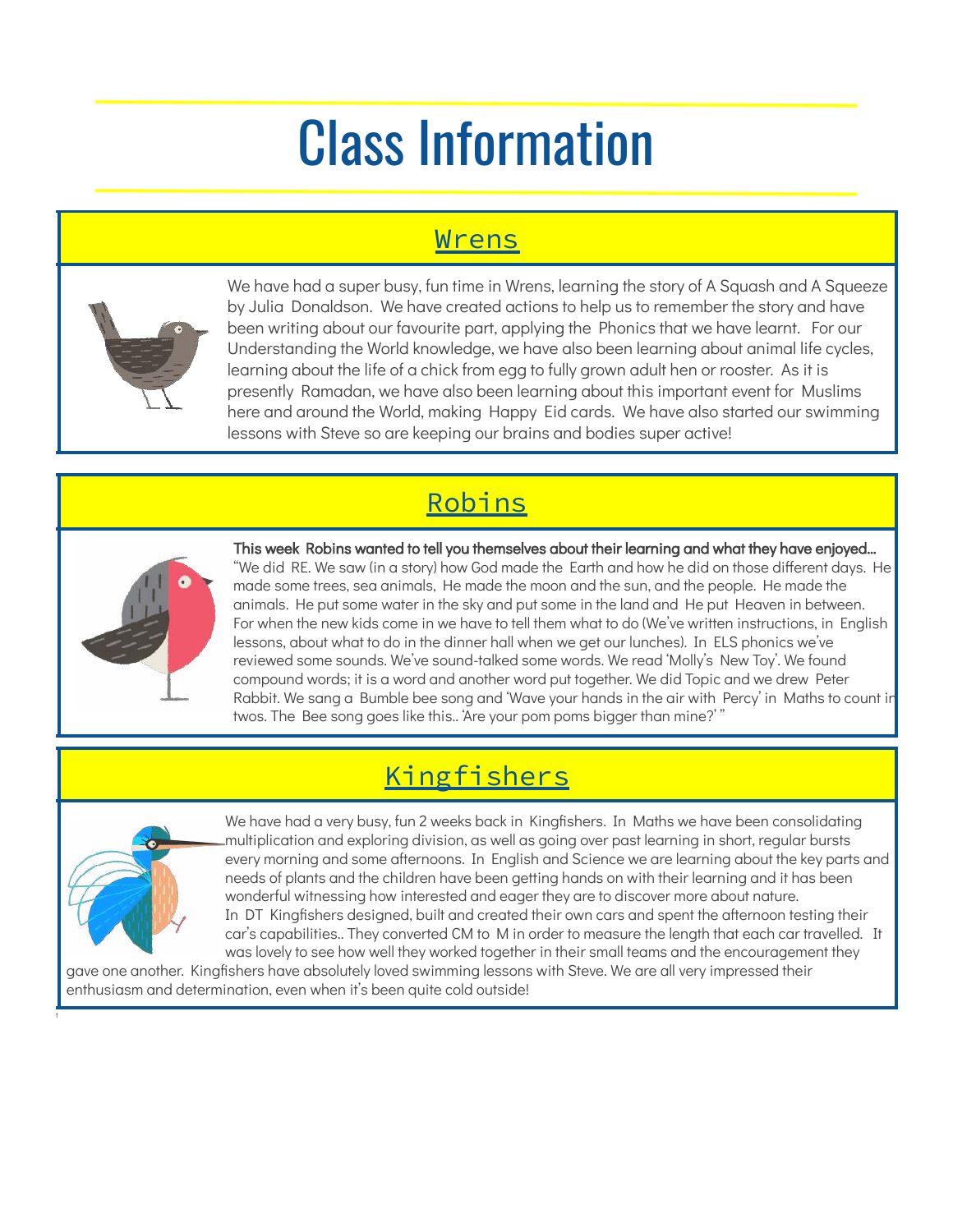### Woodpeckers



What a jam packed couple of weeks we have had! The children have come back full of energy and enthusiasm. We have loved starting our swimming lessons this week- thank you for the early starts! The children have really impressed Steve with their skills and their listening skills so well done Woodpeckers! We have also started a number of new topics. In Maths we have started to learn to divide larger numbers in particular looking at the bus stop method, which has been amazing. The children have picked this up so well and you could hear a pin drop during our lesson when they could finally get going with solving the problems themselves! In English we have started looking at letters from Evacuees, The children have loved this and have been very empathic and understanding of how the children and parents would have felt during this time. I think this topic will be a very popular one. In RE, we have started to look at Judaism and the children were very interested in the story of Moses and the 7 plagues. Finally in Science, we have started our topic on rocks and soils and really enjoyed making them all out of different foods!

## Kestrels



How are we already 2 weeks down in the summer term!! Time really has been flying in Kestrels recently We have been diving into our new topic based on the Ancient Egyptians and finding out who they were and what life was like when they were alive. We have been taking our first steps into the complicated and vast world of decimals and linking this to our prior knowledge of fractions to help us understand how they interlink. We have been looking at discussion texts in English which will culminate in the children completing their own discussion text on whether it would be a good idea to own a dog or whether the negatives such as cost and time will out-weight the positives. The children have loved finally getting back into the pool and starting their swimming lessons for the summer term alongside learning about one of my personal favourite sports in PE rounders! The children in Kestrels have been working so hard already this term and we are

looking forward to seeing how many decide having/owning a dog would be too much responsibility!

#### Ospreys



We've had a very productive time in Ospreys class over the past two weeks. We have been continuing with our fractions unit in Maths, focusing on mixed numbers, improper fractions and number sequences as well as progressing onto comparing and ordering. In English, we have started a new unit based on the Cinderella story. We started the term by watching the movie, which enabled us to establish the sequence of events and the main features of a fairy tale. This week, we have been producing our own Lipogram text that has encouraged us to think carefully about alternative language available, with the use of a thesaurus. In History, we have begun our topic based on Monarchs, particularly focusing on William the Conqueror and how he came to reign over Great Britain. We discovered some very interesting facts throughout our lesson about him and also established and discussed this particular time period

presented on a timeline.



Owls have had 2 fantastic weeks to start off their final term at Stebbing Primary. They loved having Steve back and thoroughly enjoyed their first swimming lessons of the season. The class have been working hard revisiting lots of different areas of learning to ensure that they feel fully confident when going into their SATs. We have also started our new topic of Crime and Punishment where we will be making our way through the timeline of history to understand all of the different punishments that were given in the past and how these have developed alongside the modern justice system. The children have been quite shocked about some of the things they have discovered, although they enjoyed how gruesome it has all been at the same time! Owls have really enjoyed seeing Mrs Smith whilst Mr L has been on paternity leave. She has started off their new science topic of living things and their habitats, where they have been busy classifying themselves! I'm sure you would have seen the Parentmails about the SATs arrangements, end of SATs BBQ and end of year trip, if you haven't please check Parentmail to ensure

you have all of the details that you need for what promises to be an exciting end to our Owls year 6 journeys!

### **Owls**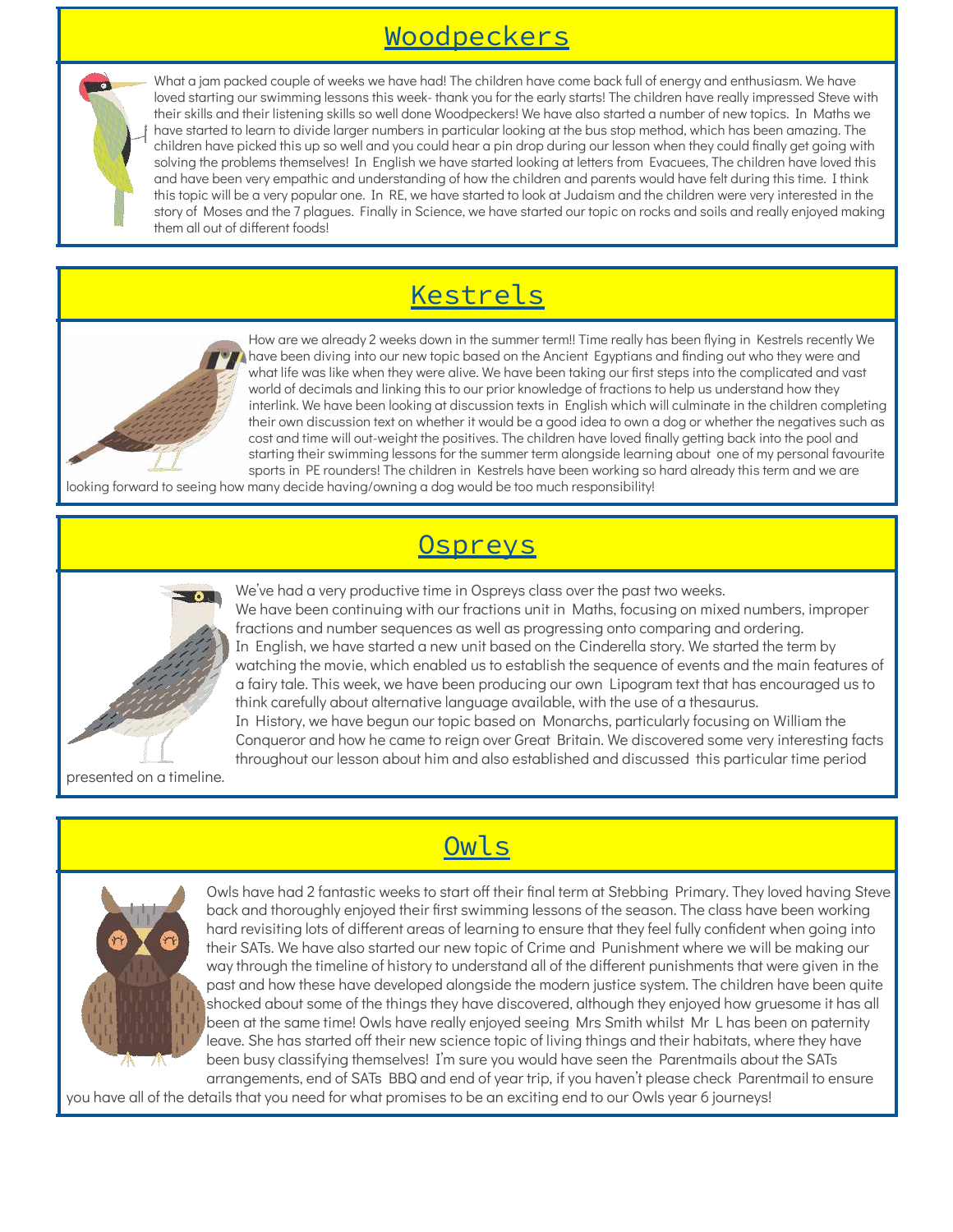# Important Dates

| Date        | Event                                       |
|-------------|---------------------------------------------|
| 26.04.22    | Swimming starts                             |
| 02.05.22    | Bank holiday Monday                         |
| 04.05.22    | SEN parent coffee morning 9.15-10.15        |
| 7th/8th May | Stebbing Park Run                           |
| 09.05.22    | <b>KS2 SATS week</b>                        |
| 12.05.22    | Owls SATs party 3-5pm                       |
| 16.05.22    | <b>KS1 SATS week</b>                        |
| 16.05.22    | Year 6 Bikeability starts                   |
| 17.05.22    | PE stars-Year 4, 5 & 6                      |
| 18.05.22    | PE stars-Year 1,2 & 3                       |
| 23.05.22    | Year 6 learning review meetings this week   |
| 27.05.22    | British Heart Foundation Event- details TBC |
| 27.05.22    | `End of half term                           |